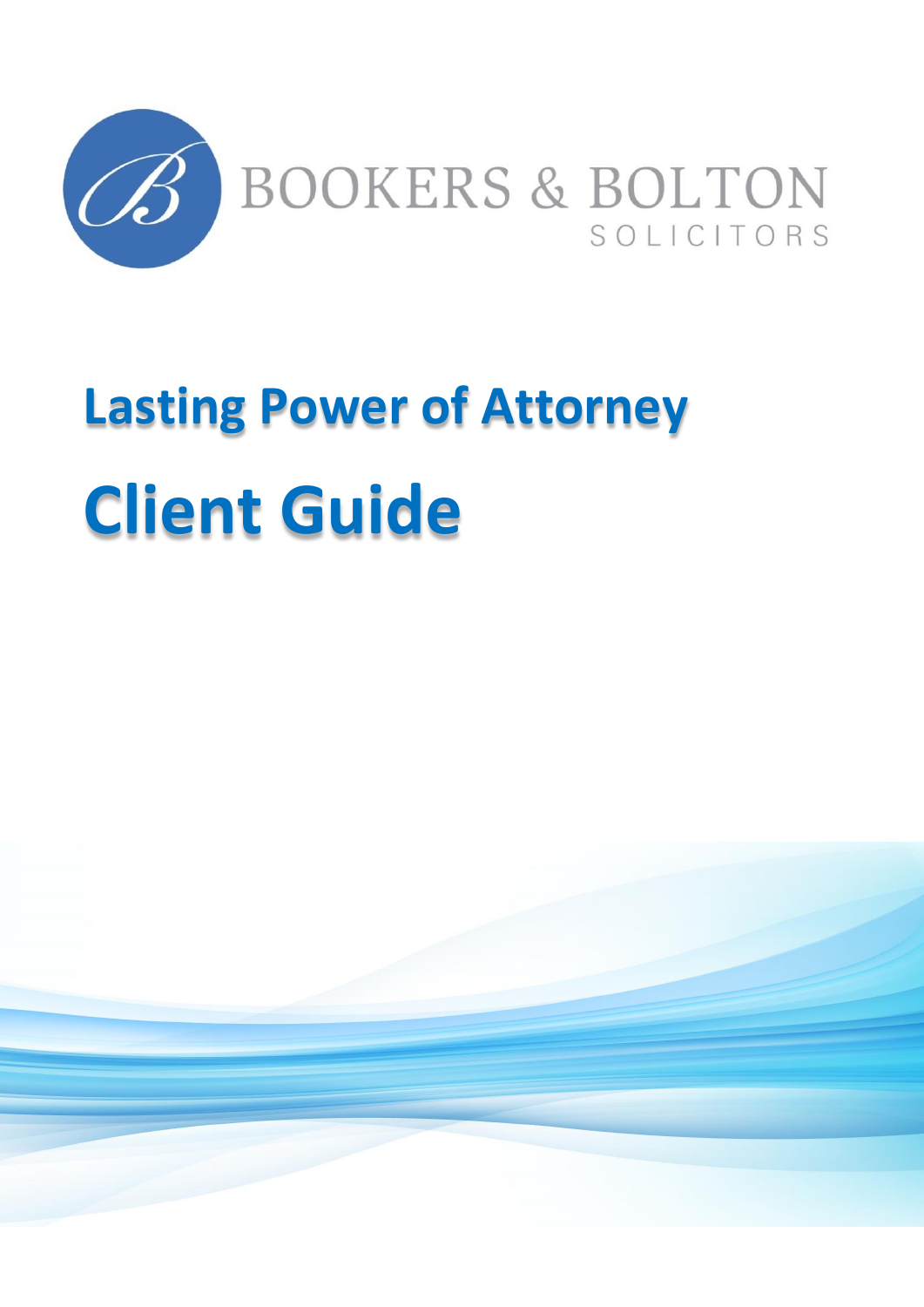## **What Is A Lasting Power Of Attorney?**

A Lasting Power of Attorney (**LPA**) is a legal document by which you (the **Donor**) choose someone you trust to make decisions or manage your affairs on your behalf if you are no longer able. The person you appoint becomes your **Attorney**. You may appoint a single Attorney or several Attorneys. You are able to appoint a replacement Attorney should one of your appointed Attorneys be unable permanently to fulfil that role.

An LPA is particularly useful to ensure that your affairs can continue to be managed in circumstances where you have lost the physical or mental capacity to do this yourself, or to make decisions about your welfare when you are not able to: for example, should you have an accident.

An LPA is a powerful legal document and it is extremely important that you trust your Attorney to make decisions in your best interests. An Attorney must be aged over 18 and can be a family member, friend or professional. The appointment of your spouse or civil partner as your Attorney will cease if your marriage or civil partnership is dissolved or annulled, unless you have provided otherwise in your LPA.

There are two different types of LPA:



The first covers your **Property and Financial Affairs** and the second your **Health and Welfare**.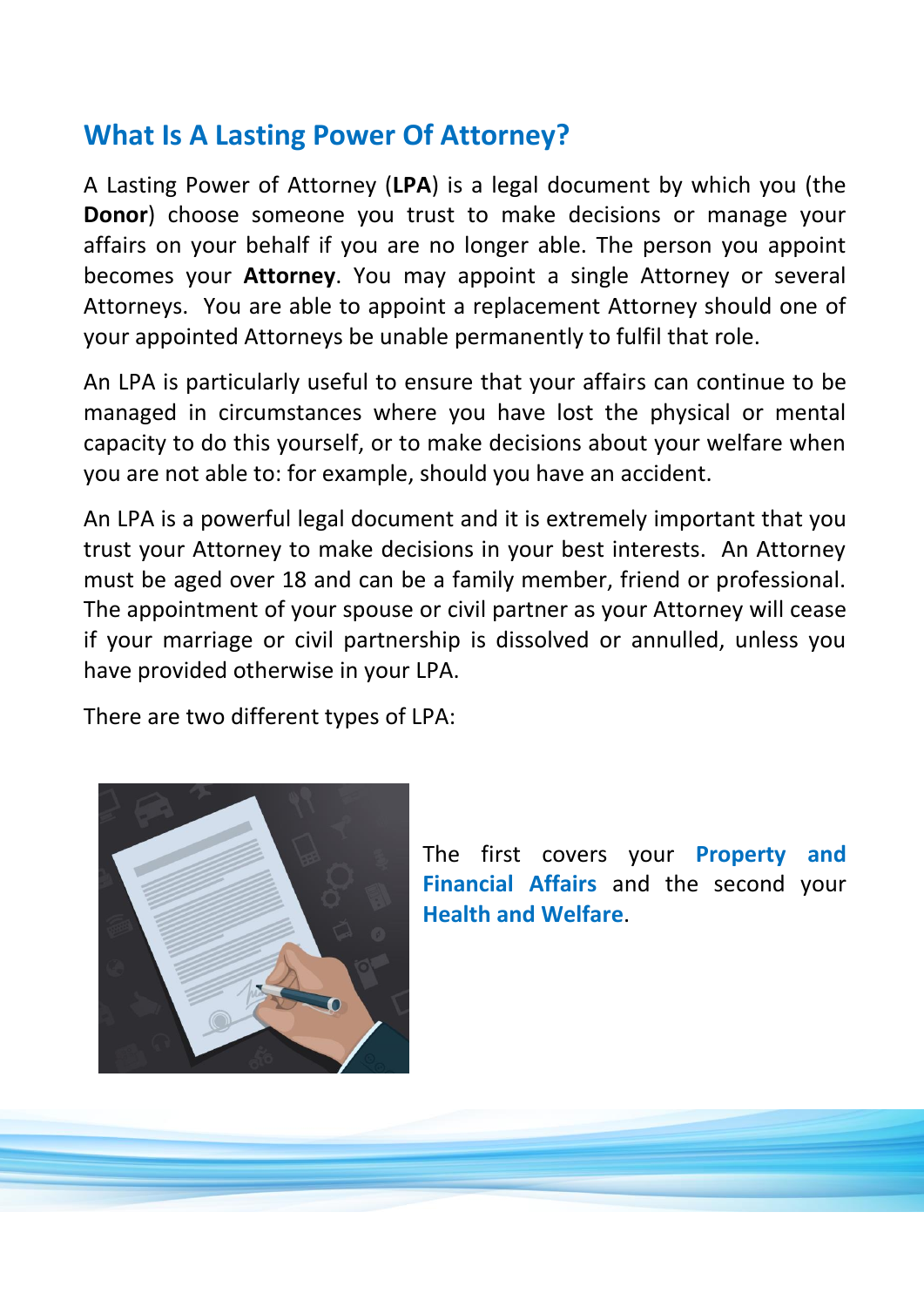## **Property and Financial Affairs LPA**

This allows your Attorney to make decisions on your behalf about your property and financial affairs. Examples of the way such an LPA might be used include:

- signing cheques and paying your bills;
- collecting your income or benefits;
- making decisions about your financial arrangements or investments;
- selling your house.

You can impose restrictions or conditions on the ways in which your Attorney acts.

A Property and Financial Affairs LPA must be registered with the Office of the Public Guardian before it can be used. When registration has been completed your Attorney may manage your finances and property and will have the same control as you have over your money, savings, and investment. The Attorney is able to act on your behalf whether or not you have mental capacity to make decisions.



If you prefer, you can restrict your Attorney to act only if you lack capacity, or you can register the LPA and keep the document under your control.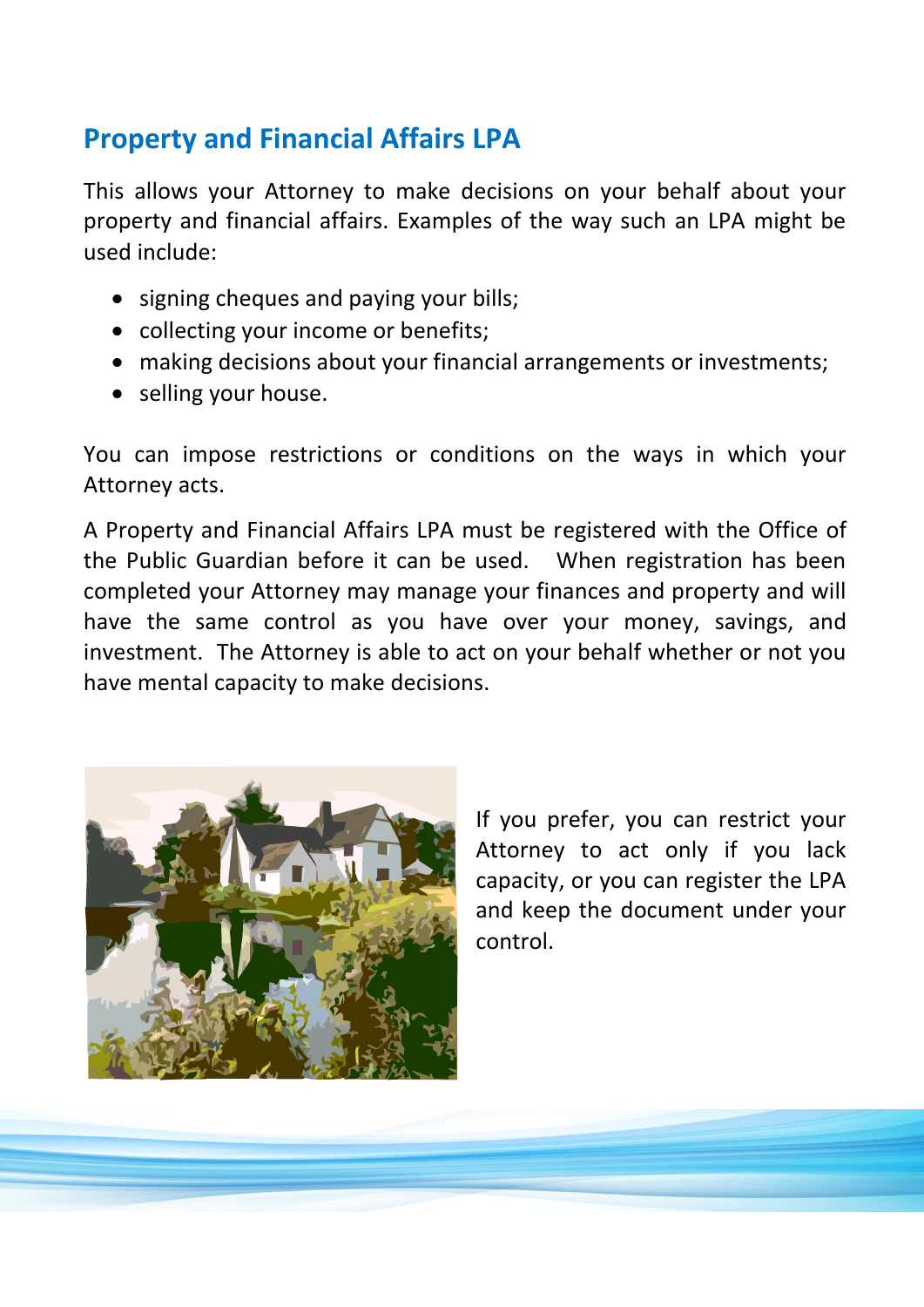## **Health and Welfare LPA**

A Health and Welfare LPA must be registered with the Office of the Public Guardian before it can be used. It allows your Attorney to make decisions on your behalf about your health and personal welfare but **only if you lack the capacity to make the specific decision yourself**.

You can place restrictions or conditions on the decisions your Attorney can make on your behalf but examples of decisions an Attorney can otherwise take include:

- giving or refusing consent to particular types of health care;
- having the authority to give or refuse consent to life sustaining treatment;
- deciding if you should be assisted to stay in your own home or if you should move into residential housing;
- choosing the right care home for you;
- day-to-day issues such as your diet, your dress or your daily routine.



dreamraims.com

It is a common assumption that family members have these rights automatically but legally they do not. Providing you give guidance in advance to your Attorney a Health and Welfare LPA can give you more certainty about how you will be cared for should the need arise.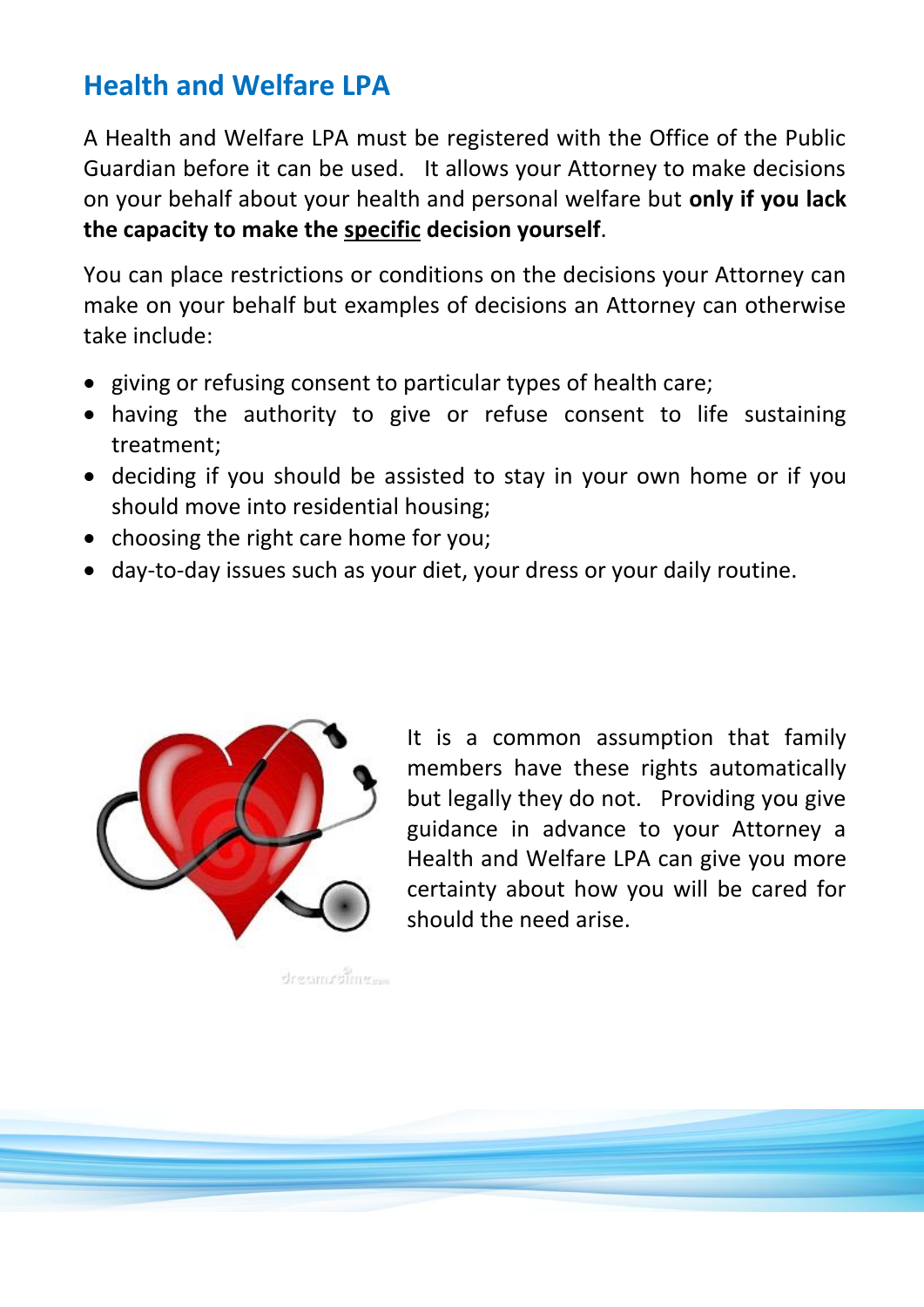# **Safeguards**

Both types of LPA include inbuilt safeguards designed to protect you. As well as the requirement to register an LPA before it can be used, you are normally required to notify at least one person of your intention to register an LPA and they have the opportunity to object to the registration.

Additionally someone (the **Certificate Provider**) must confirm that you understand the purpose of the LPA and the scope of the powers that you are giving to your Attorney. Finally your signature and the signature of your Attorney must be witnessed and at all times your Attorney must always act in your best interests and have regard to the Code of Practice (associated with the Mental Capacity Act 2005).

## **Certificate Provider**

The Certificate Provider is the person who confirms that you understand the LPA and are not placed under any pressure to make it. As an alternative to notifying someone before the LPA is registered you may instead have two Certificate Providers.

There are two types of Certificate Provider:

- a **knowledge-**based Certificate Provider is someone that you know personally and have done so for at least two years;
- a **skills**-based Certificate Provider is someone who considers that they have the relevant professional skills and expertise: such as a registered healthcare professional (including a GP), a solicitor or a registered social worker.

A Certificate Provider **cannot** be:

- a member of your family or of the family of an Attorney;
- a business partner or paid employee of yours or of your Attorney;
- an Attorney appointed in this form or another LPA or in any EPA made by you;
- the owner, director, manager or employee of a care home in which you currently live or their family member.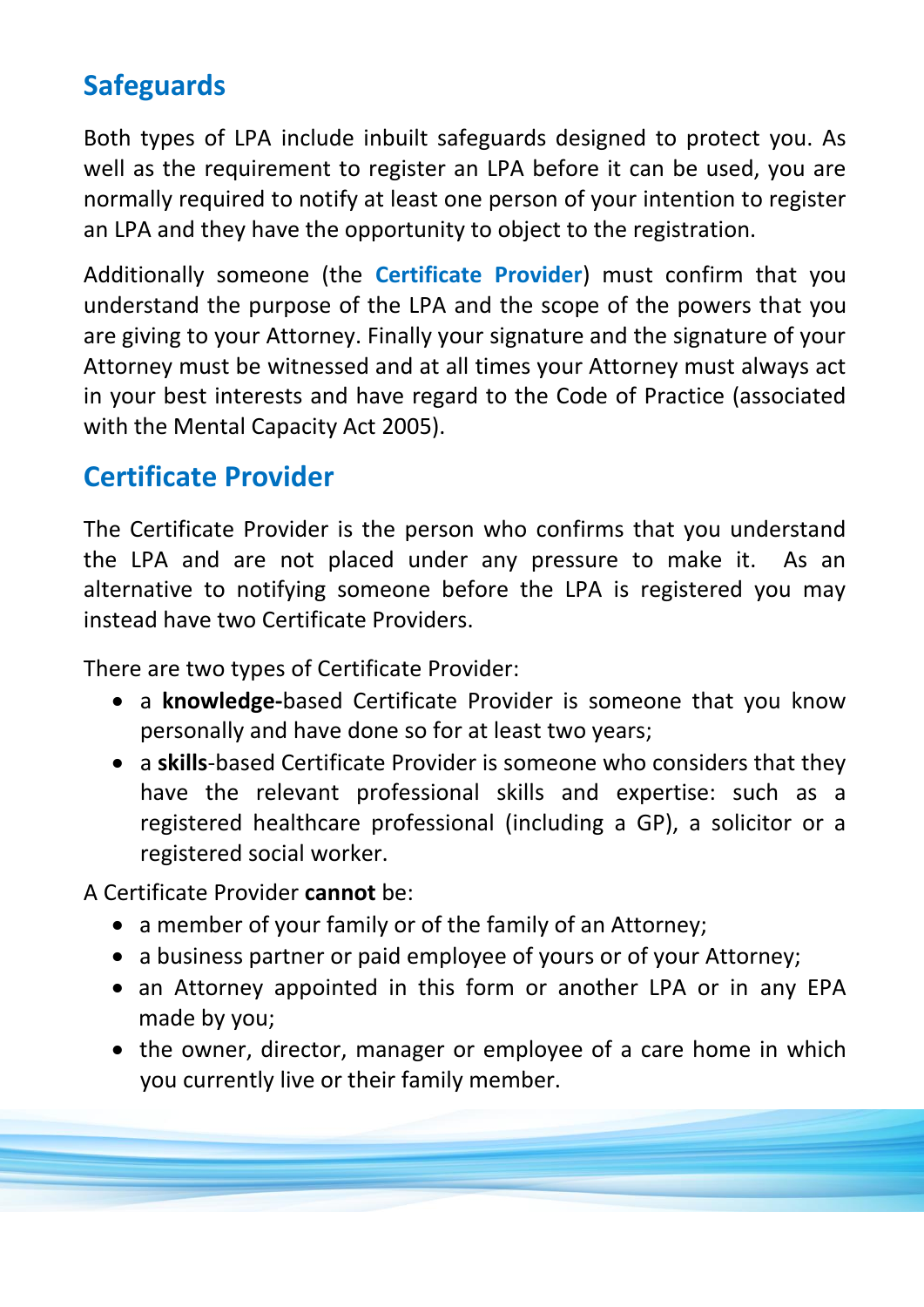### **How Joint Attorneys Make Decisions**

If you appoint more than one Attorney you must specify whether they should act:

- jointly; or
- jointly and severally; or
- jointly for some decisions and jointly and severally for other decisions.

Attorneys who are appointed to act **jointly** must always act together and if one Attorney does not agree with a proposed action, that decision cannot be made. Where Attorneys are appointed to act jointly the LPA will be cancelled if one Attorney dies or lacks capacity to make decisions on your behalf.

Attorneys who are appointed to act **jointly and severally** can act individually or they can act together. If one Attorney becomes ill or dies, the remaining Attorney or Attorneys can continue to act.

Alternatively Attorneys can be appointed to act jointly for some decisions (for example when deciding to sell your house) and jointly and severally for other decisions (for example paying care fees).



The most appropriate way to appoint your Attorneys will vary according to your individual needs and circumstances.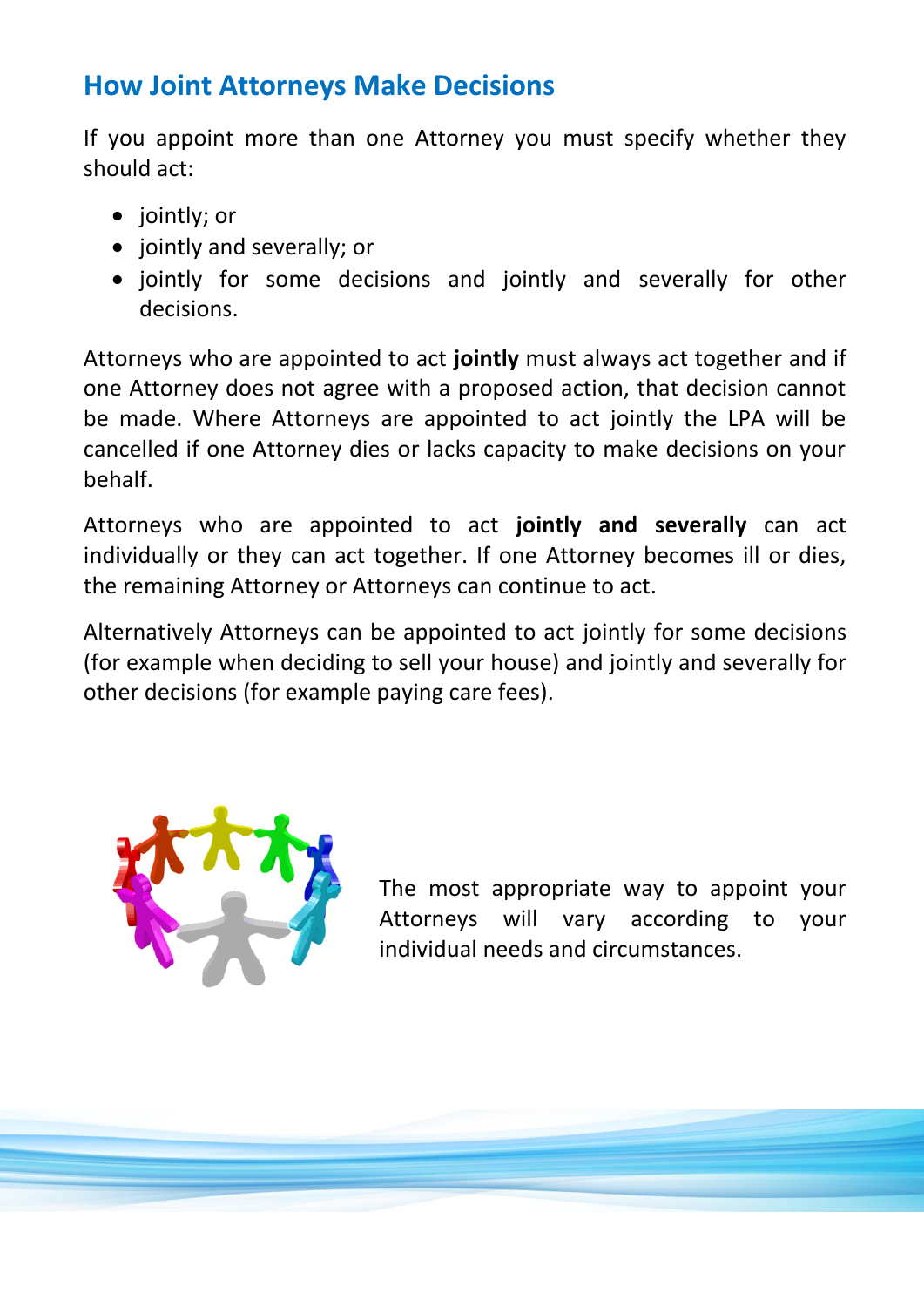### **Registering Your LPA**

A fee of £110 is charged by the Office of the Public Guardian for each application to register an LPA. A fee exemption or remission may be available depending on your income.

#### **Cancelling an LPA**

If for any reason you wish to cancel an LPA in the future you are able to providing you still have mental capacity. An LPA will automatically come to an end when the Donor dies. A Property and Financial Affairs LPA will also come to an end if either the Donor or an Attorney becomes bankrupt.

#### **Who Are Bookers & Bolton?**



We have been in our current offices at **6 High Street** in Alton since 1956 and the history of Bookers & Bolton dates back to 1893 so you can rely on us to be there for you and your family in the future. There is a security in our history and we act for many clients whose grandparents were advised by us. We have built a reputation for quality and reliability in Hampshire and the South and we are committed to maintaining and building on that reputation.

Whilst other firms come and go and may offer the promise of low cost legal services, we remain committed to providing you with the best. We recognise that you only come to us when faced with the most important decisions in life and we treat you, and those issues, with the respect and legal diligence that they call for.